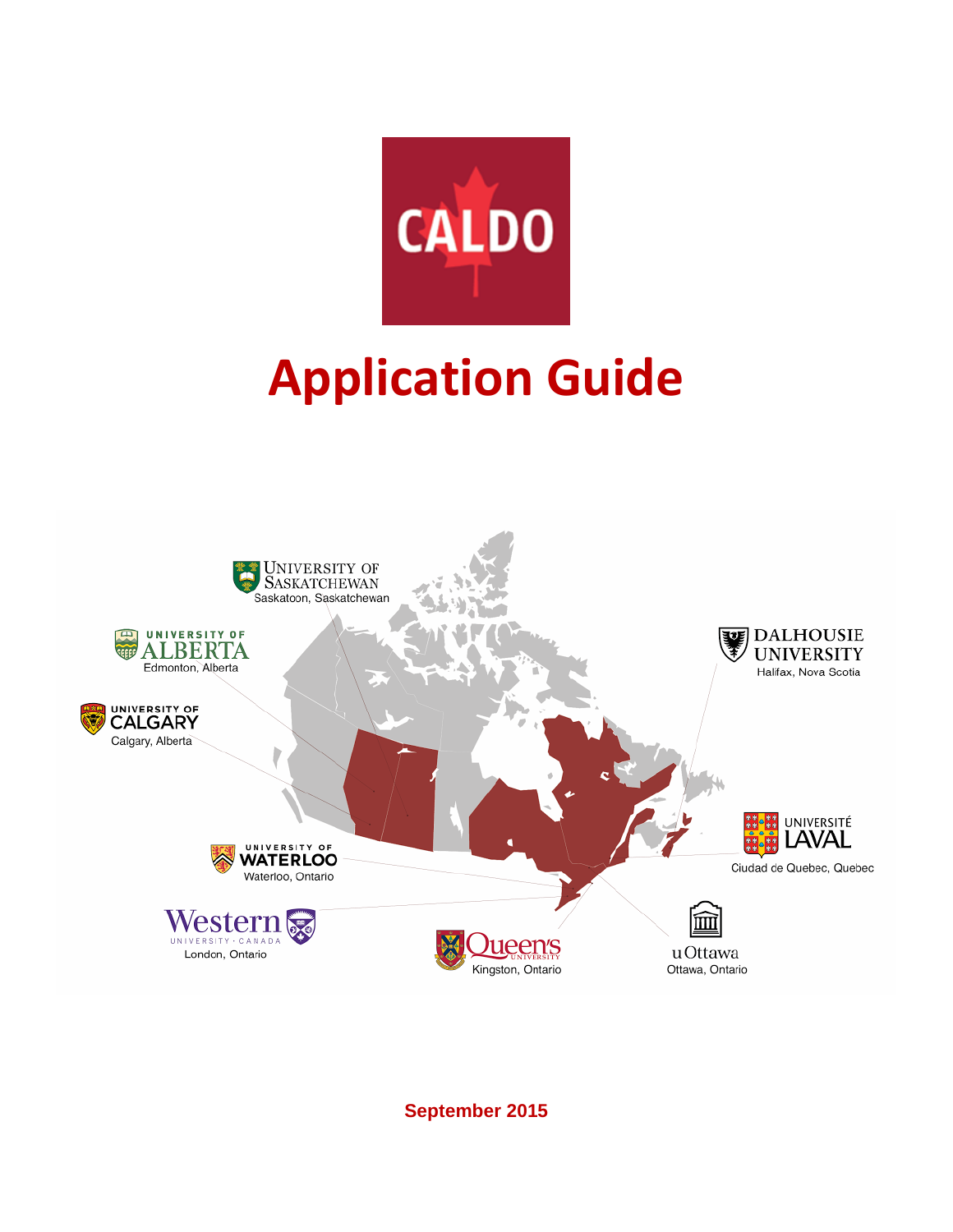

## **What is CALDO?**

CALDO is a leading academic gateway for Latin American students to pursue their studies in Canada. Made up of nine of Canada's U15 research universities, we aim to make Canada the destination of choice for funded university students across Latin America. We do this by serving as a single point of contact for students and their sponsors.

## Fast Facts on CALDO

- CALDO was founded in 2011
- CALDO stands for Consortium of University of Alberta, Université Laval, Dalhousie University and University of Ottawa, our four founding universities
- In 2014 the University of Calgary, the University of Saskatchewan, the University of Waterloo, Queen's University, and Western University joined the consortium
- All CALDO universities are member of the U-15 group of leading research universities in Canada
- CALDO's main offices are located in Ottawa
- CALDO operates exclusively in Latin America
- We currently have agreements with sponsor agencies from Brazil, Chile, Colombia, Ecuador, Peru and Uruguay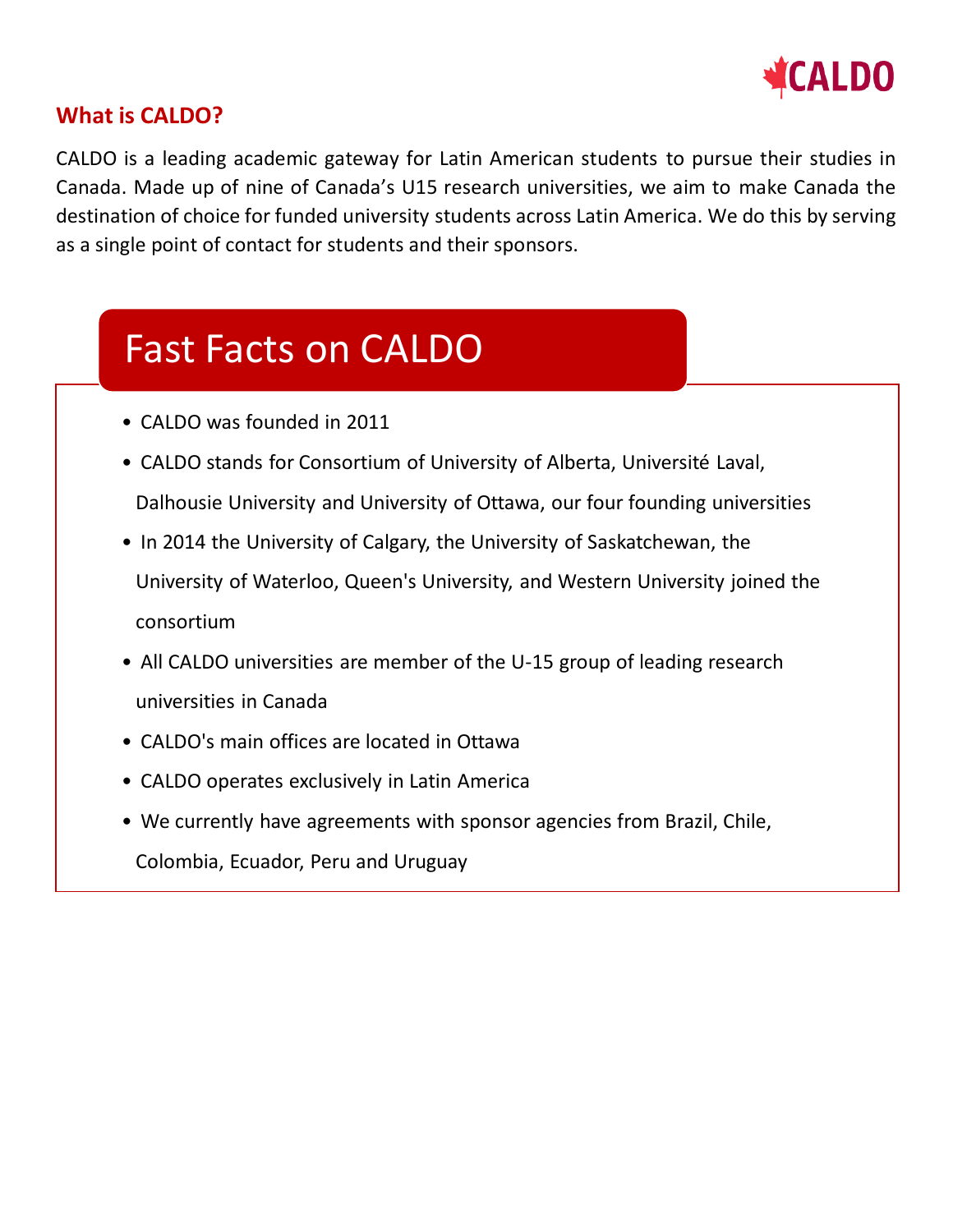

## **Why Study at CALDO Universities?**



## **Quality of Life**

Canada ranks among the top five countries in the OECD 2014 Better Life Index, thanks to the wide access to health care and its safe communities. In 2014, Canada was ranked 7th by the Social Progress Index, a measure of human wellbeing and progress beyond economic indicators.

## **Worldwide Recognition from Canadian Universities**

The quality and control processes that our universities uphold assures that their students will have their academic credentials recognized worldwide. Canada's higher education system ranks third in the world according to the Universitas 21 2014 Ranking of National Higher Education Systems.





## **Multicultural Society**

Canada is known for its multiculturalism. This diversity enables the sharing of different sorts of recreational activities, delicious foods, and different cultural celebrations across the country. According to Citizenship and Immigration Canada, Canada hosted 293,503 full-time international students in 2013.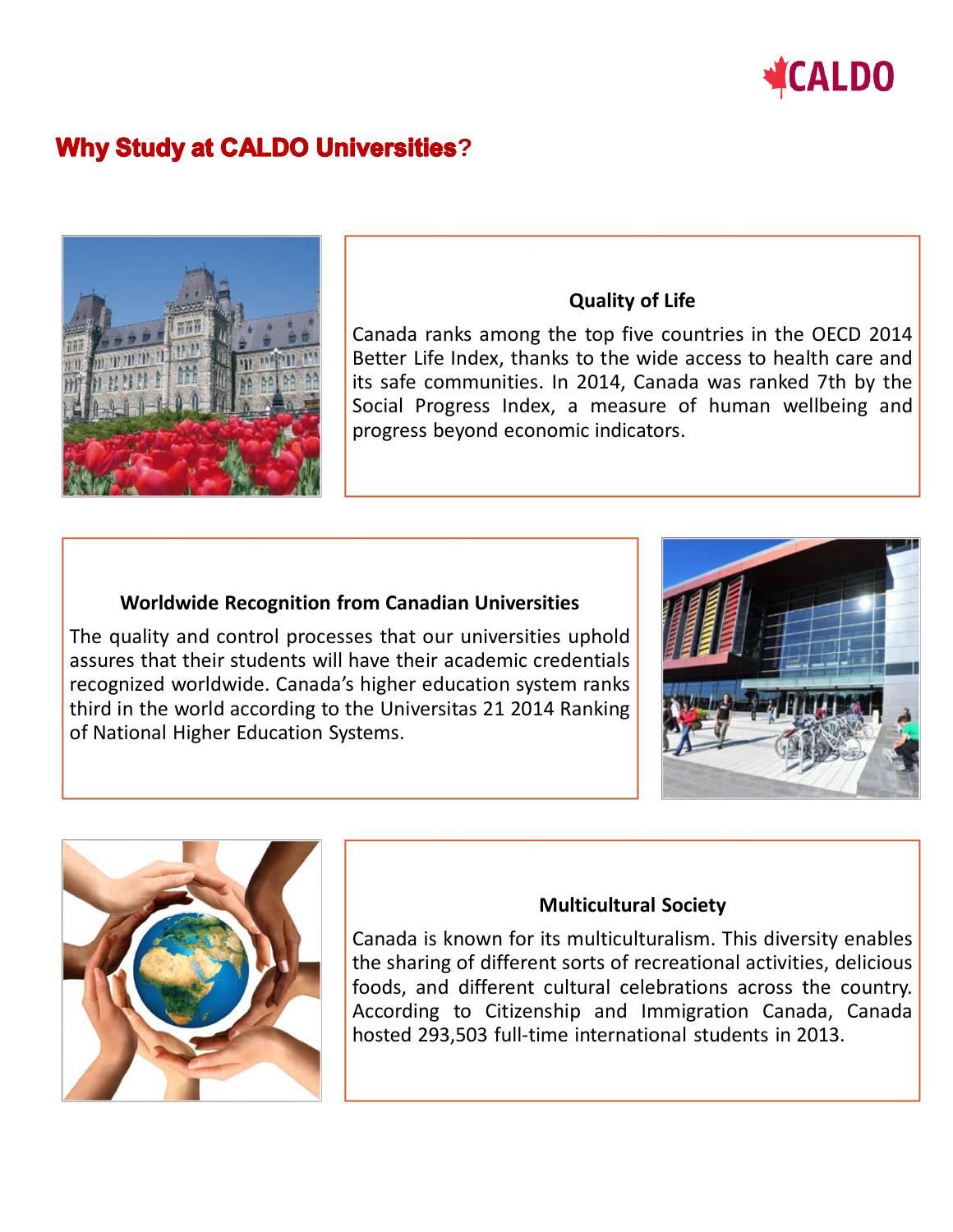



#### **Research Opportunities**

Research is the main reason why CALDO universities play such an important role in Canada. They focus on research and devote a great part of their budget to provide the best technology for their labs. Canada's investment in education is recognized across the world. According to the OECD Education at a Glance 2014 report, Canada invests more into its universities every year than any other OECD member country.

## **Support to be Successful at University**

All of CALDO universities provide support services for students, including services specifically aimed at international students (such as the international office), which will assist you, address your concerns, and make sure you have the support you need. Most campuses offer state of the art classrooms and facilities in order to enhance the academic experience of its students. The university sector is the second largest performer of research in Canada.





## **Affordable Education**

Canada is renowned for its quality of education and living standards. Several Canadian cities offer some of the highest quality of life in the world. However, when compared to other English-speaking countries such as the USA or the UK, the cost of living is generally lower, making Canada a preferred destination for students attending university. According to a 2014 HSBC report on the annual cost of university education, Canada ranks 6th, making it relatively less expensive than Australia, the US, and the UK.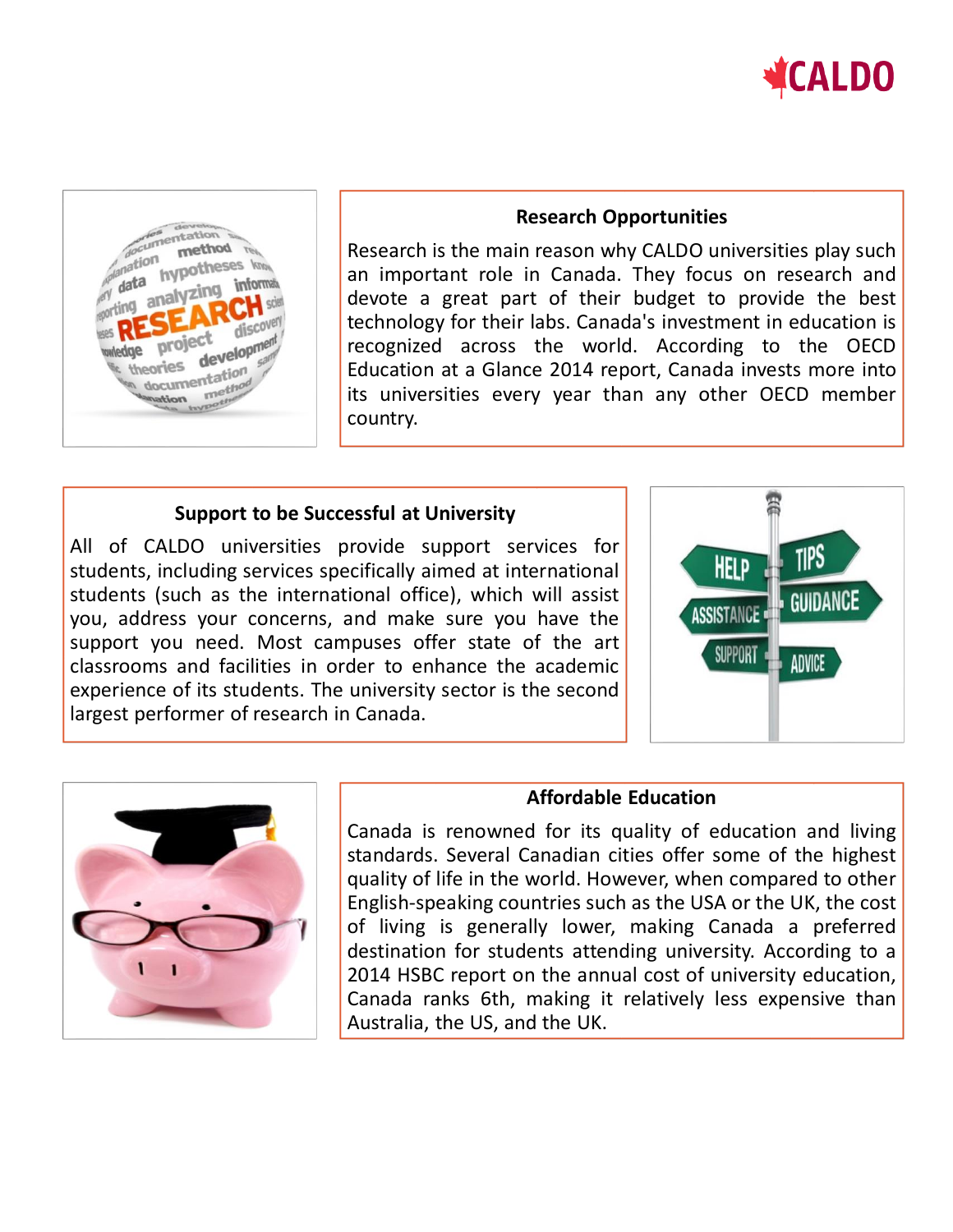

## **CALDO Universities**







Dalhousie, located in the coastal city of Halifax, Nova Scotia, is a one of Canada's leading research universities. With groundbreaking work in fields such as oceanography, life sciences, sustainability, clean energy, agriculture, material sciences, and information and communications technology, Dalhousie drives economic growth and knowledge generation regionally, nationally, and internationally.

**http://www.dal.ca**



Located in Québec city, Université Laval (UL) is the first francophone university in the Americas and one of the top 10 research universities in Canada. UL is renowned for its academic excellence and its cutting edge research. 400 programs are offered in all areas of knowledge. The university can count on 250 research groups and chairs and more than 3,400 professors with international recognition. UL has advanced facilities providing students with 2,300 dorm rooms and one of the biggest sports complexes in Canada.

**http://www2.ulaval.ca**



Situated in the heart of Canada's capital city, the University of Ottawa is the world's largest bilingual French-English university. Consistently ranked among the top ten Canadian research universities, uOttawa operates 40 research centres and is a leader in medical photonics and catalysis research. It is also famous for promoting campus environmental sustainability measures.

**http://www.uottawa.ca**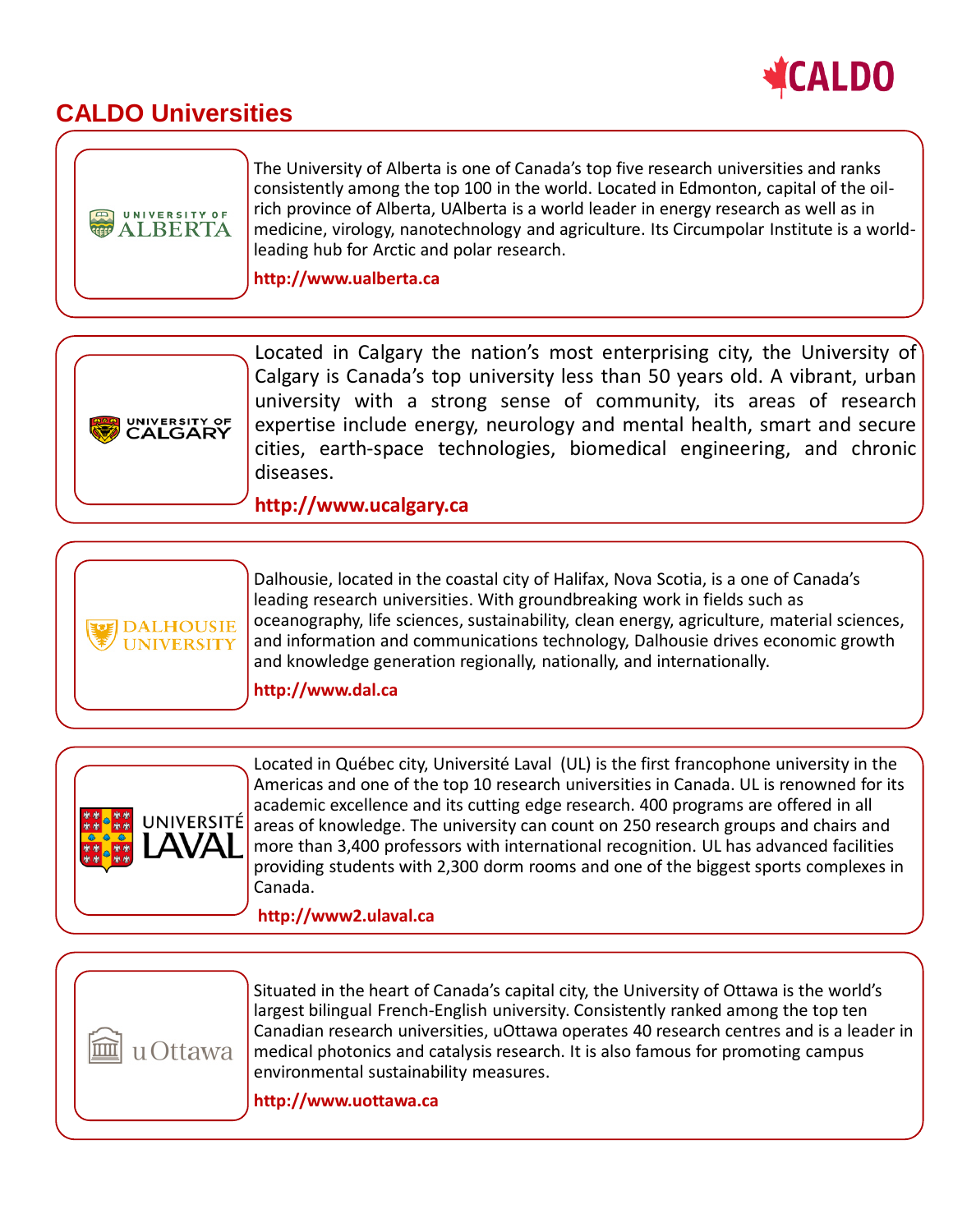



Queen's is one of Canada's oldest degree-granting institutions, influencing Canadian higher education since 1841, and is located in Kingston, Ontario, a historic city ranked as one of the best places to live in Canada. Queen's ranks first among Canadian universities in the number of awards per full-time faculty, and its graduate students across more than 50 departments excel under the mentorship of these leading researchers.

**http://www.queensu.ca**



One of Canada's top research universities, the University of Saskatchewan located in Saskatoon hosts world-class centres, including the Canadian Light Source, and a wide range of colleges including engineering, medicine, and veterinary medicine. Signature areas are: Aboriginal scholarship/engagement, agriculture, energy/mineral resources, synchrotron sciences, water security, and "one health."

**http://www.usask.ca**



Located in Waterllo (Ontario), the University of Waterloo sits in the heart of Canada's Technology Triangle, home to major tech companies like BlackBerry and Sandvine. Best known as an IT and engineering research hub, Waterloo has 41 research centres and was ranked number 24 in the world for computer science and information systems research by the 2014 QS World University Rankings.

## **http://uwaterloo.ca**



With annual research funding of \$240 million and a strong international reputation, Western University ranks as one of Canada's top research-intensive universities. Located in London, Ontario, and founded in 1878, Western offers over 400 undergraduate programs and 120 at the master's and PhD level.

**http://www.westernu.ca**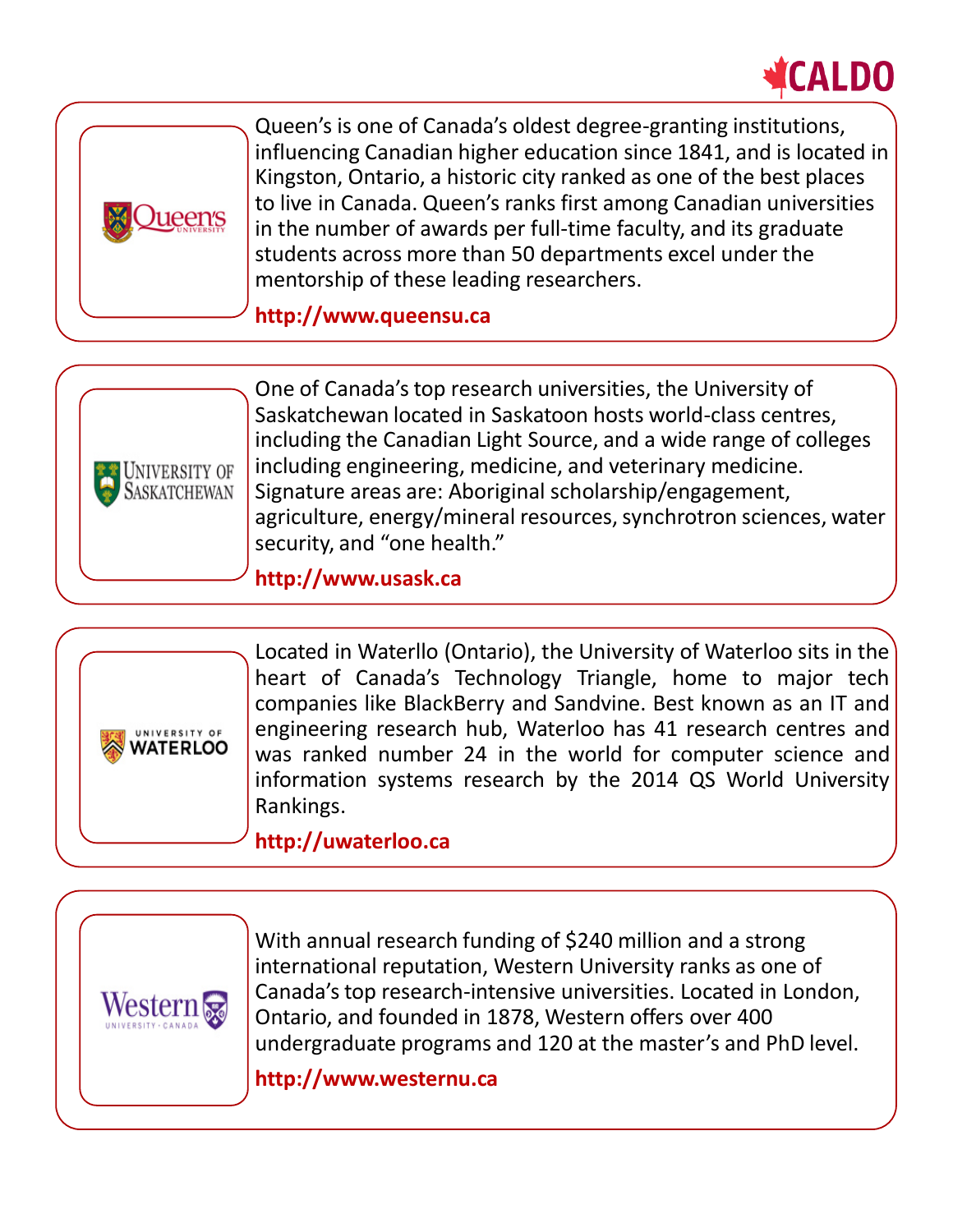

## **Applying to graduate studies via CALDO**

CALDO's unique application process allows candidates to submit a pre-assessment request to any of our universities to enrol in graduate studies. This free tool allows candidates to have their academic documents assessed and helps them secure a supervisor before submitting a formal application (subjected to a fee) to their chosen university, saving them time and money.

## **Summary of stages in the application process**

## Identify Program & Supervisor

Collect Documents

Formally Apply & Receive Admission Letter

> Secure your funding from a partner organization

> > Apply to Study permit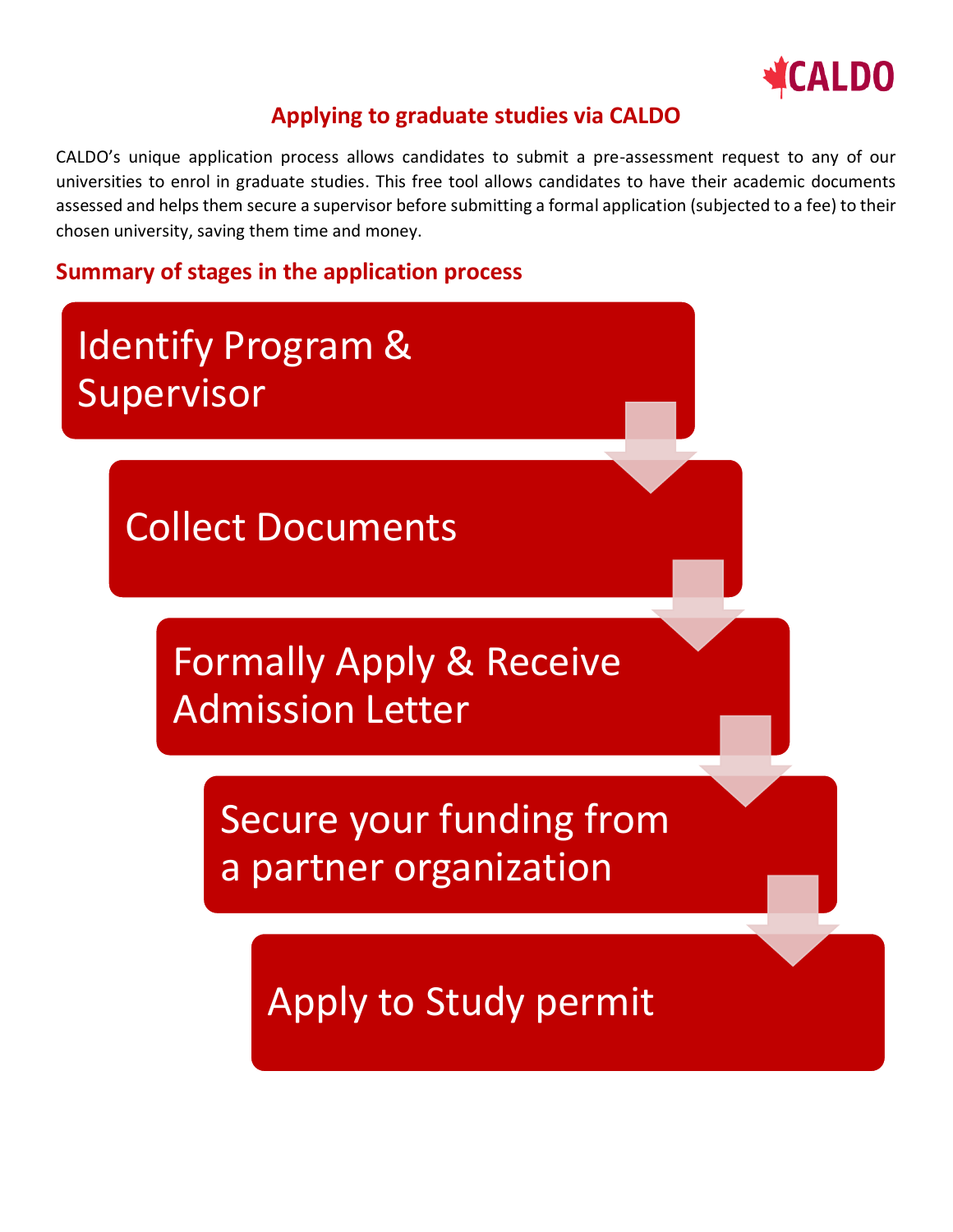

## **Detailed Stages**

#### **1. Identify a program**

Start by visiting our website to gather info from our universities by visiting the *Find a Program* section at: *<http://www.caldo.ca/en/students>*

The CALDO graduate placement coordinator will provide the necessary support to identify the most suitable programs for each candidate. However, it is important that the candidate takes into account the following aspects:

- Review your program requirements, deadlines, and department contacts.
- Admission requirements (e.g. language proficiency, GPA, standardized tests) vary by program.
- Application deadlines and entry dates

#### **2. Find a research supervisor at a member university**

Visit our website (**[www.caldo.ca](http://www.caldo.ca/)**) for general information and contact the CALDO graduate placement coordinator who can help with this step as much as needed. Applicants who have identified a supervisor have a stronger chance of admission. A good fit between previous work and supervisor's work will definitely be a point to consider when choosing a supervisor.

#### **3. Collect docs to apply for a pre assessment**

Candidates can contact CALDO all year round and submit their pre application requests; however, some programs may only admit students at their normal admission dates. Application deadlines typically run from November to April for September admission.

You will need official electronic copies of the following documents in order to complete your application:

- Academic records, both the original and an official translation into English or French
- Curriculum Vitae (in English or French)
- Statement of Research Interest
- Language proficiency exam score sheet (English: TOEFL iBT or IELTS academic; French: TFI or DALF or DELF)

#### **4. Formally apply to a member university**

Once you have received a positive feedback to the pre assessment request from the university you will then need to apply formally to your university of choice.

#### **5. Receive an acceptance letter**

The admission letter will be the main document that will allow you to apply to a scholarship.

#### **6. Secure your funding from a partner organization**

Some research units or supervisors may want you to have sponsorship or funding in place prior to application.

#### **7. Apply for a student visa**

Start gathering information from the emigration website: *<http://www.cic.gc.ca/english/study/study.asp>*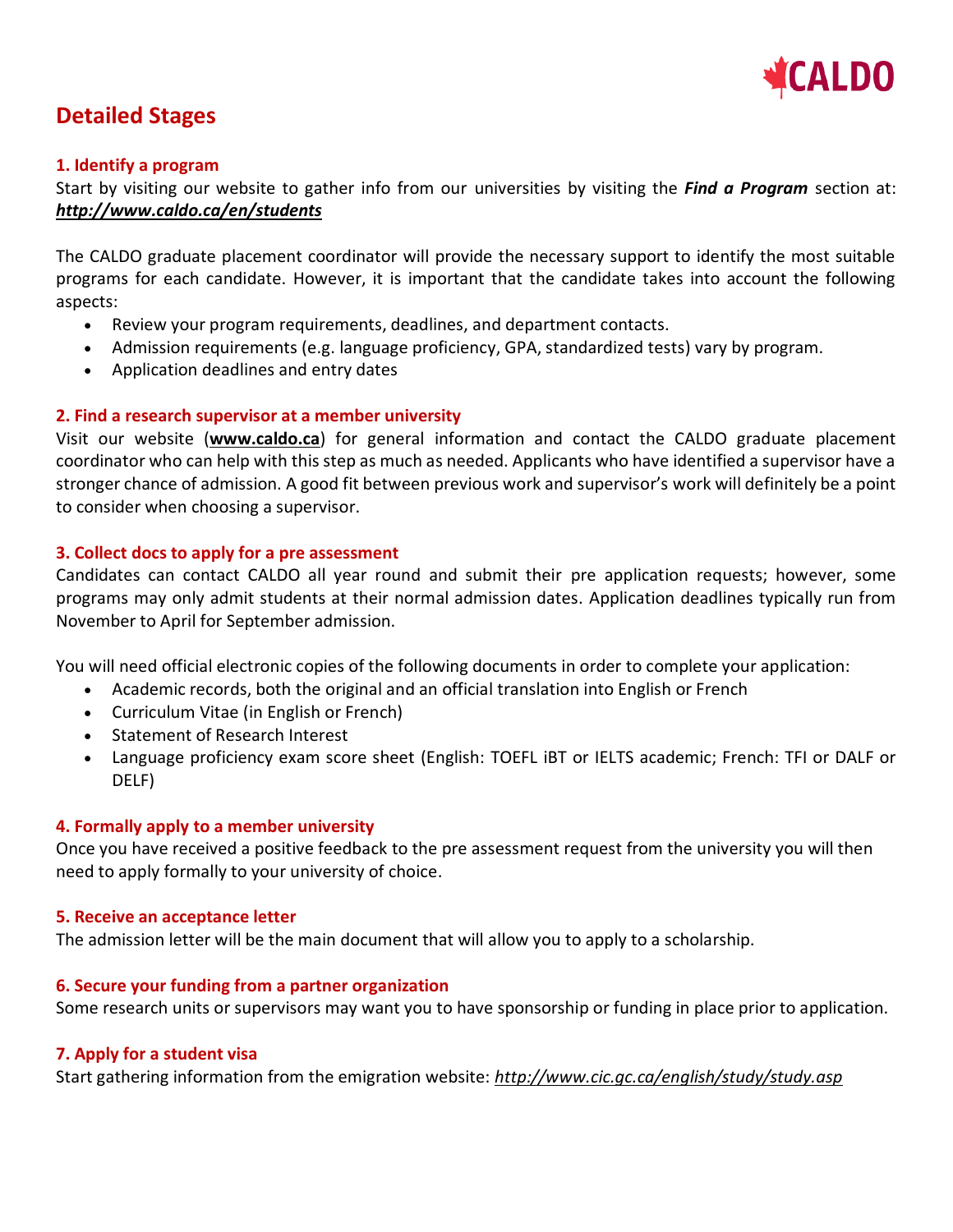

## **Summary of actions**